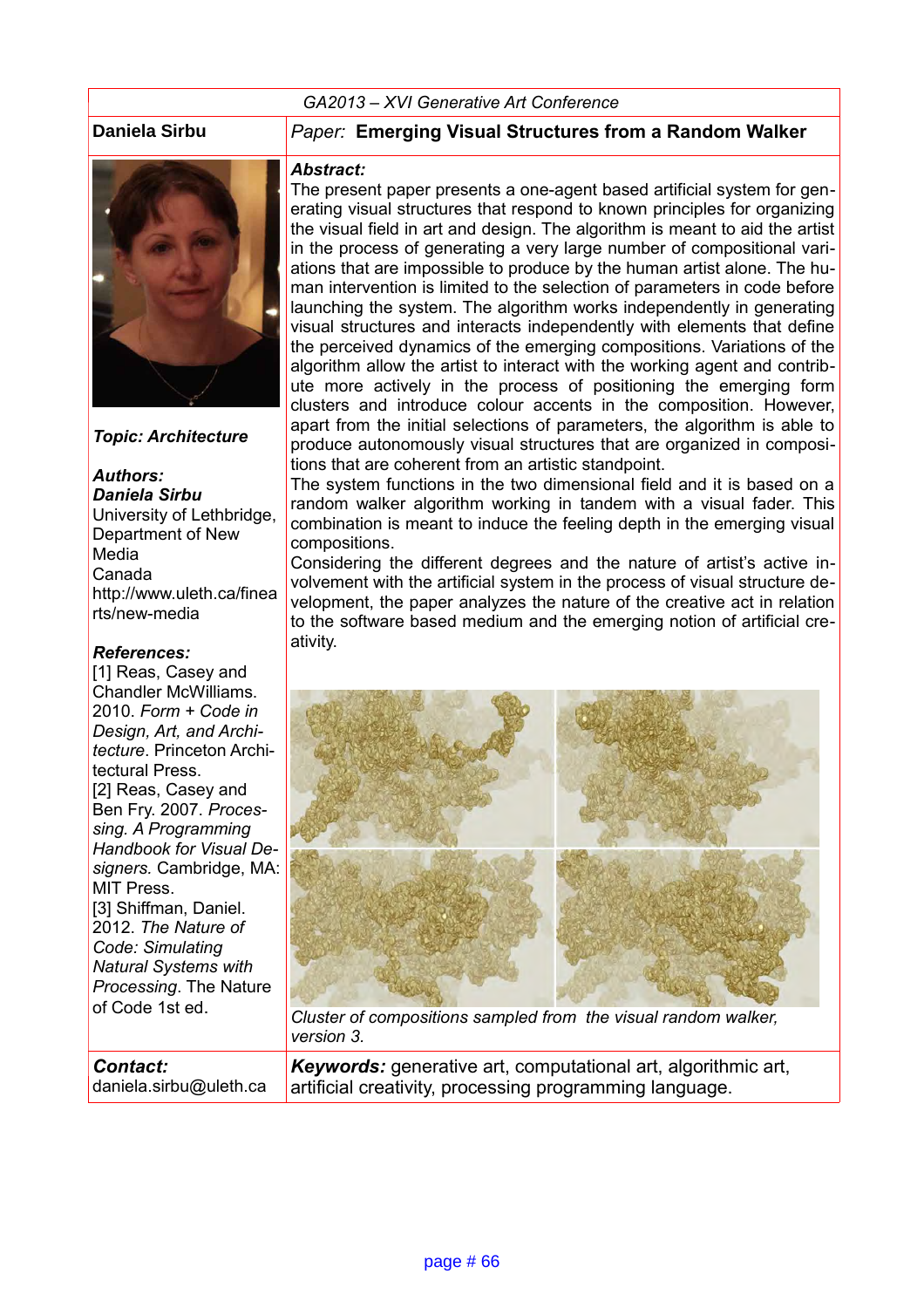# **Emerging Visual Structures from a Random Walker Daniela Sirbu, Associate Professor**

*Department of New Media, University of Lethbridge, Canada* www.uleth.ca/westgrid/vr/contact.html *e-mail: daniela.sirbu@uleth.ca*

# **Abstract**

The present paper presents a single-agent based artificial system for generating visual structures that respond to known principles for organizing the visual field in art and design. The system is meant to aid the artist in the process of generating a very large number of compositional variations that are impossible to produce by the human artist alone. The human intervention is limited to the selection of parameters in code before launching the system. The system works independently in generating visual structures in interaction with elements that define the perceived dynamics of the emerging compositions. Variations of the basic algorithm through which the system is implemented allow the artist to interact with the working agent and contribute more actively in the process of positioning the emerging form clusters and introduce colour accents in the composition. However, apart from the initial selections of parameters, the system is able to produce autonomously visual structures organized in compositions that are coherent from an artistic standpoint.

The system functions in the two dimensional space and it is based on a random walker algorithm working in tandem with a visual fader. This combination is meant to induce a feeling of depth in the emerging visual compositions.

Considering the different degrees and the nature of artist's active involvement with the artificial system in the process of visual structure development, the paper discusses the shift in our understanding of the creative act in relation to the software based artistic medium and the emerging new notion of artificial creativity in the contemporary digital art practices.



*Figure 1. Compositions sampled from the Visual Random Walker, version 3.*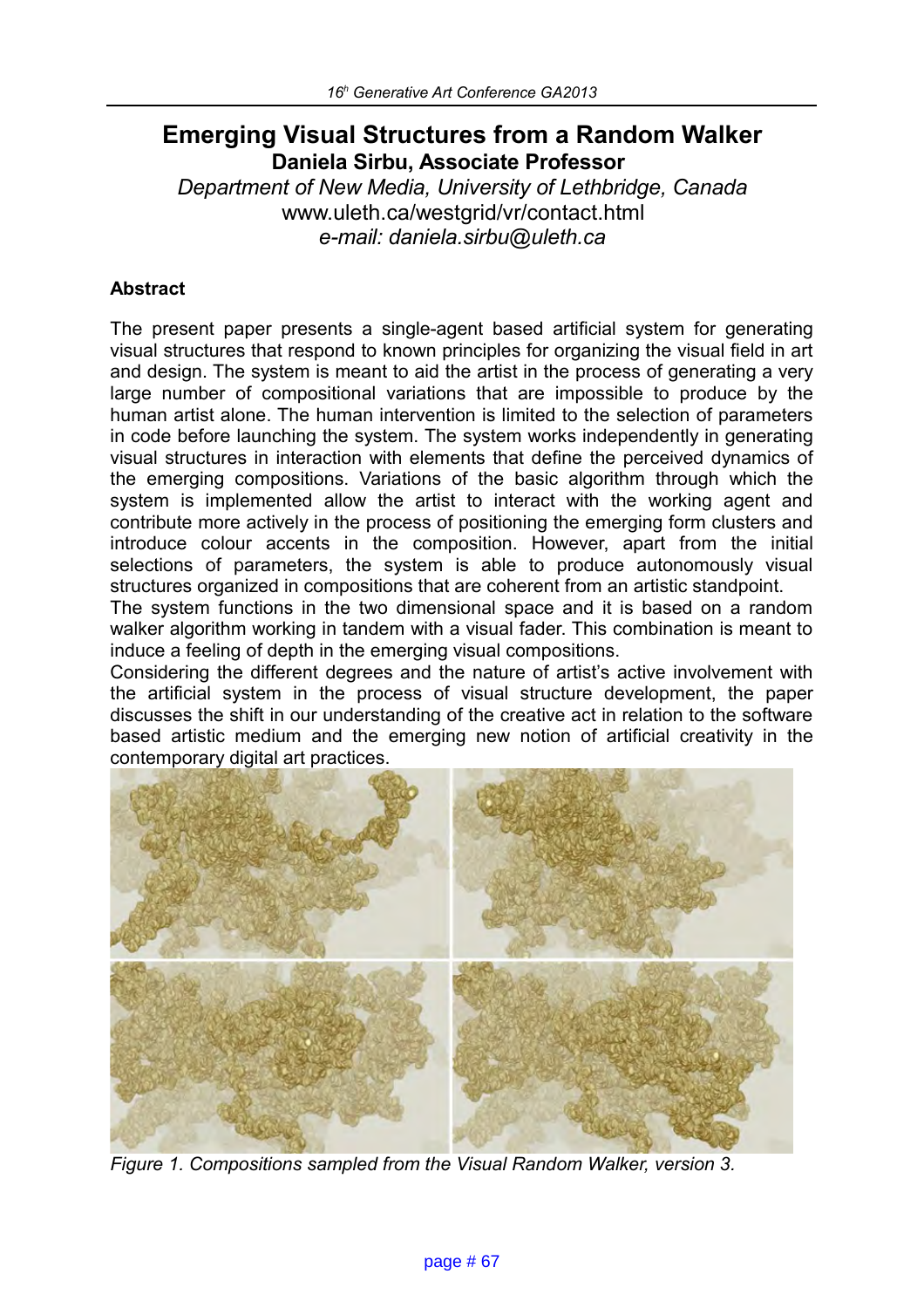## 1. **I**ntroduction and Background

This section explains what has inspired the use of random walks as the basis for the development of visual structures in artificial systems.

The random walk algorithms are related to the analysis of particle movements in physical systems with the first published observations on Brownian movement of particles in liquids made by Robert Brown in 1827 [12] and the first formalized description of diffusion laws provided by Einstein [2], [12]. Einstein's diffusion laws show dependencies of the particles' movements on such parameters as temperature, viscosity, number of particles, and gas constant. Eventually, the random walks emerged as an adequate model of diffusion with the random walker taking at each discrete moment in time a unit size step along the positive or negative direction of one axis in n-dimensional spaces. The probability to take any of these directions at each moment in time is of value 1/(2n).

The classic random walk algorithm can be applied to different spaces and depending on the nature of these spaces and of the objects associated with them, the meaning of the walker's steps and paths may change. Other extensions of the classical random walker are based on different methods of random selection of the direction at each moment in time and various implementations of these lead to significant changes in the general behaviour of the random walker.

In spite of its apparent simplicity, the random walker provides a starting point for simulating natural movement in artificial systems. The artistic community has shown an increasing interest in creating such simulations of the natural world using software for the development of applications to serve visual explorations of new art forms based in software [3], [8], [9], [10].

The visual constructor algorithm described in this paper is based on a discrete classical random walker moving in the bi-dimensional space of the picture plane [4], [8], [11], [13]. The output is concretized in graphical forms structured in comprehensive abstract designs. The continuous Brownian motion of the random walker underlies the permanent changes that reconstruct these designs into emerging new ones [5]. While the laws of diffusion relate to physical properties that influence the Brownian motion in physical systems, our algorithm takes into consideration changes in variables that affect the visual properties of the emerging visual designs. This paper presents changes brought into a classical random walker algorithm so that the new algorithm underlies the generative development process of abstract designs on continuous basis or until ended by the user.

# 2. **The Visual Constructor Algorithm**

This section describes the artistic and engineering thinking underlying the behaviour of the single random walker agent so that in time it generates multiple and varied visual compositions that are coherent from a visual design standpoint.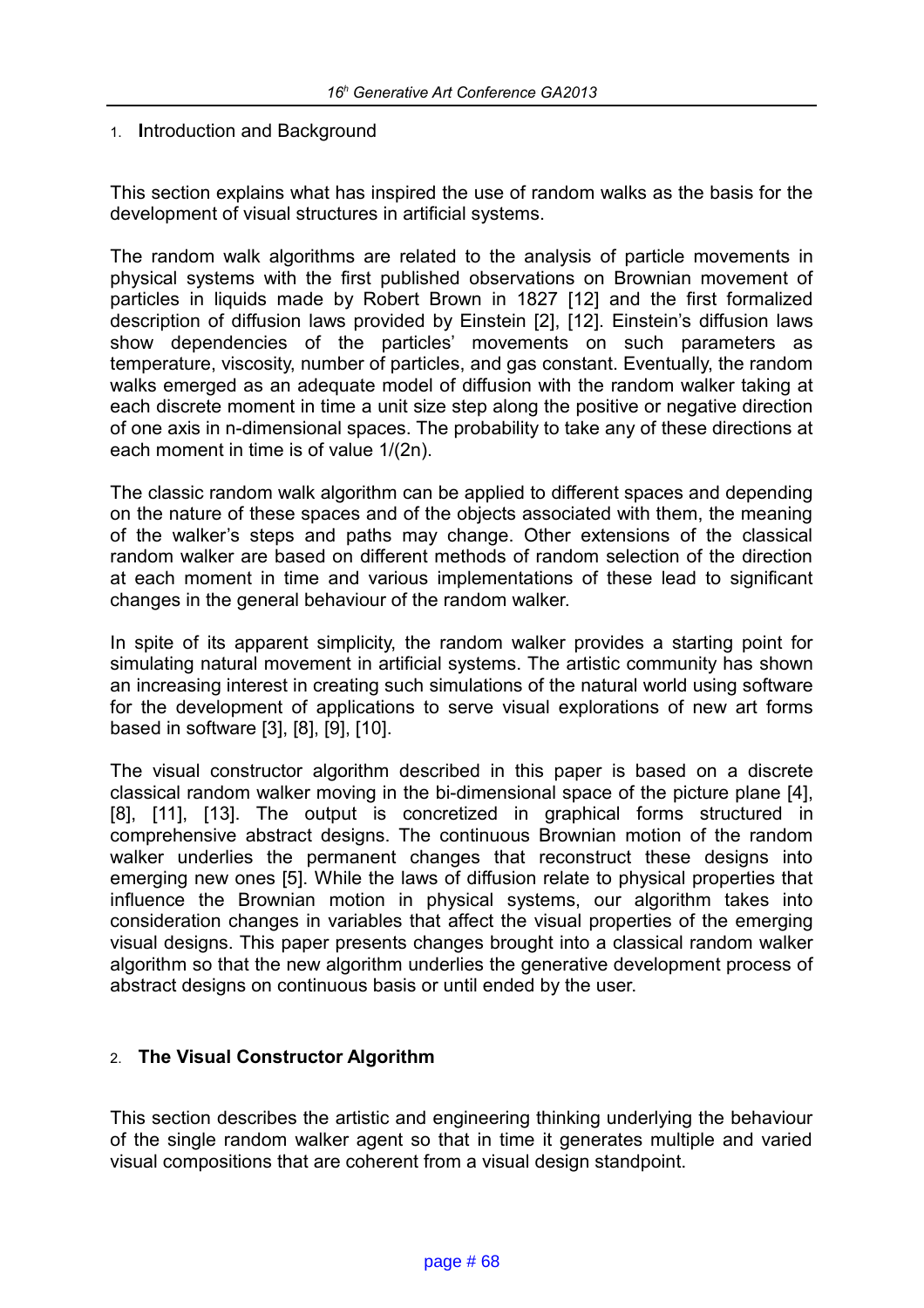# **2.1. Brief Summary and Main Goals of the Visual Constructor**

The goal of the algorithm at the basis of the artificial constructor of visual designs is to organize the bi-dimensional structures generated by the random walker in the visual field in accordance with recognized principles and rules of visual composition [14]. It captures in the same time the nature of the human designers' loose approach and unpredictable decisions that seem to deny such principles and rules. In addition, our visual constructor algorithm aims to create a feeling of depth and induce the illusion of volumetric definition while working on a bi-dimensional surface.

Considering that the random walker is in fact a model of Brownian movement, it is expected that the emerging visual structures (Figures 1-3 and Figure 5) remind to a certain degree of natural structures formed in fluids or gas like, for example, clusters of matter in the cosmic space (Figure 4).



*Figure 2. Compositions sampled from the Visual Random Walker, version 8-5.*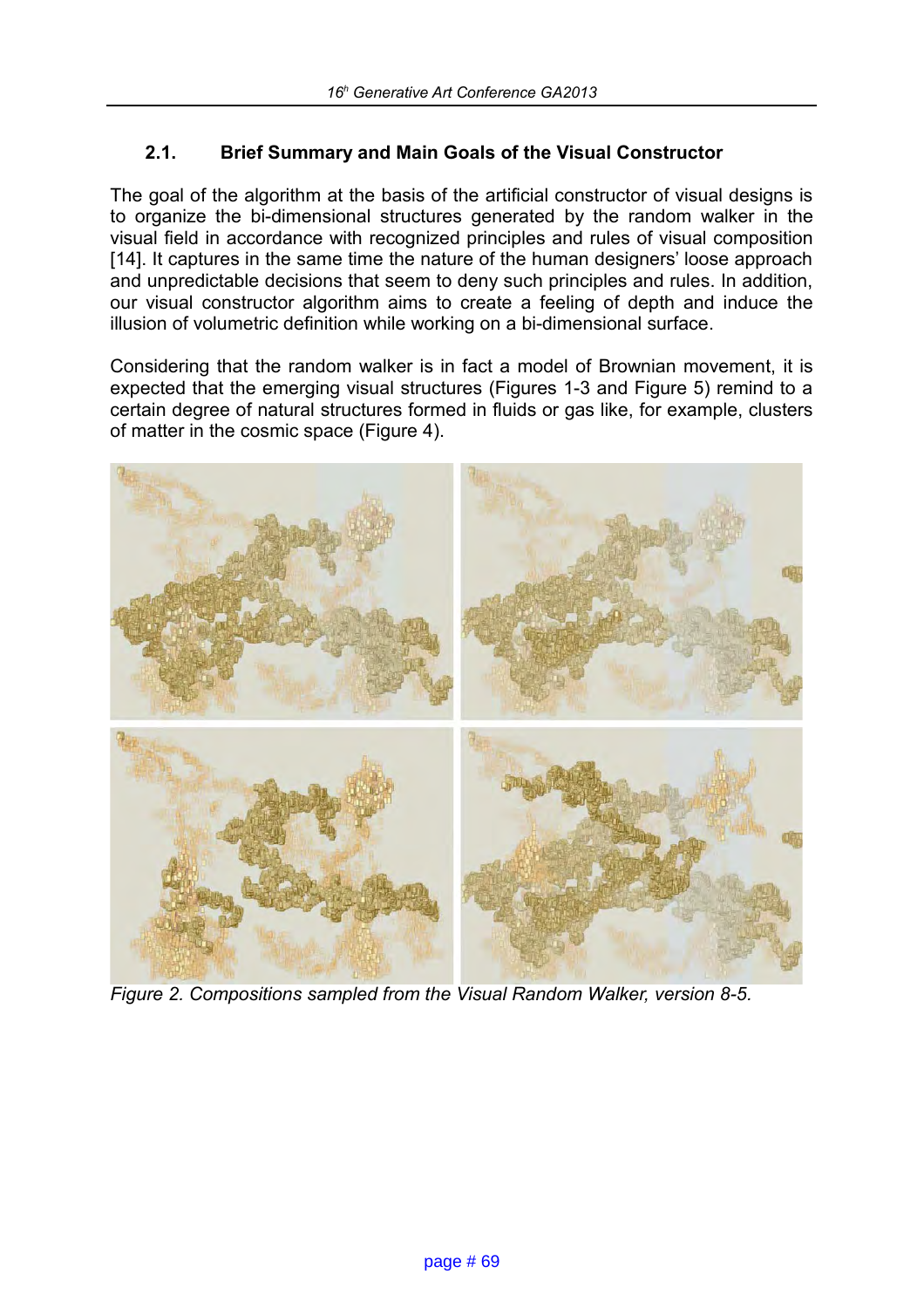*16<sup>h</sup> Generative Art Conference GA2013*



*Figure 3. Compositions sampled from the Visual Random Walker, version 7-2*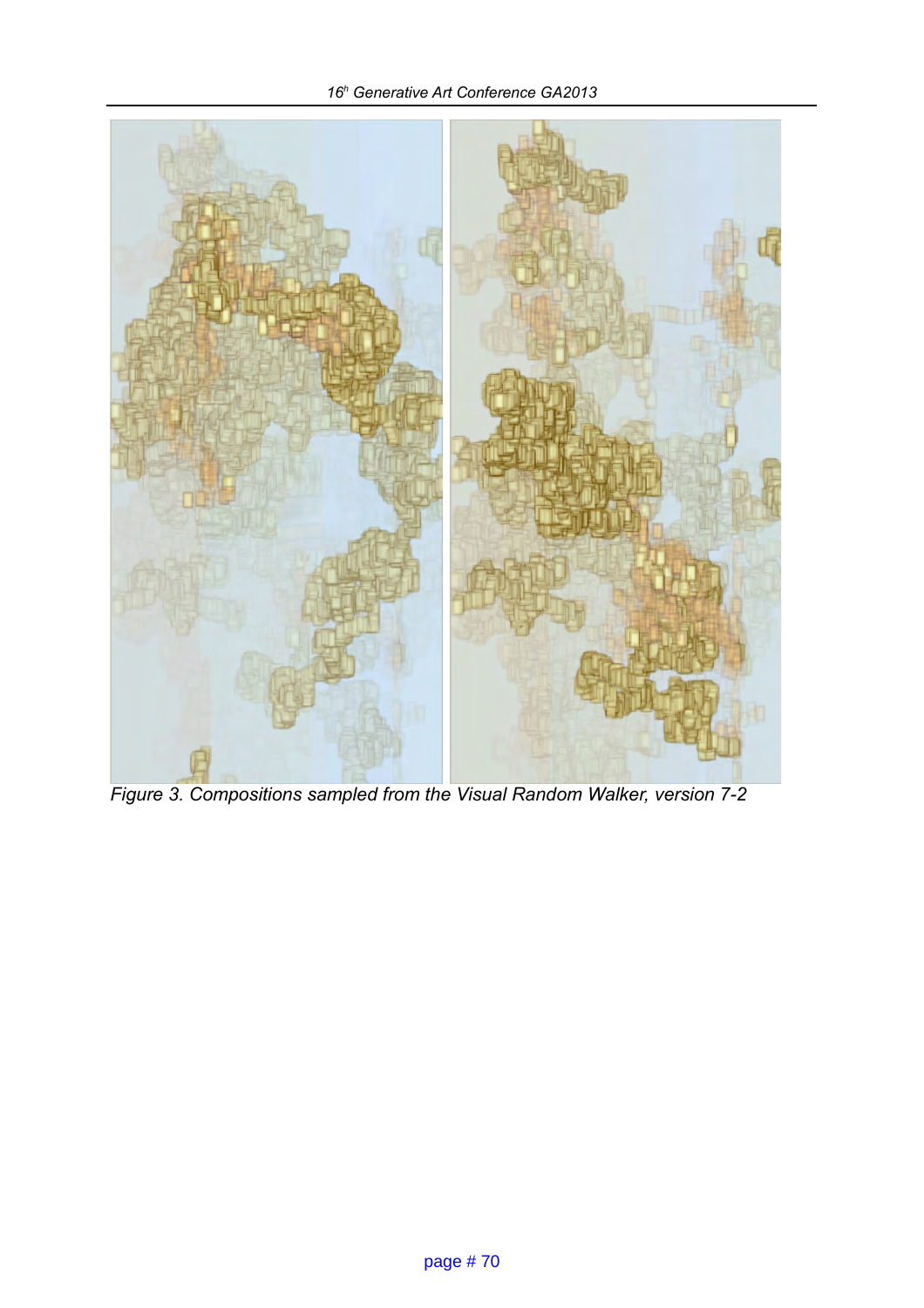

- *Figure 4. Clusters of particles and matter in the cosmic space:*
	- $(a)$  Jet in the Carina Nebula taken with Hubble's WFC3 detector copyright: NASA, ESA, and A. Nota (STScI/ESA) (copyright: NASA, ESA, and A. Nota (STScI/ESA) (http://hubblesite.org/gallery/album/galaxy/pr2005035a/)
	- (b) *"*The intense outpouring of radiation from the central star cluster NGC 346 is sculpting the gas and dust in this region of space, located 210,000 lightyears away in the Small Magellanic Cloud" – copyright: NASA, ESA, and A. Nota (STScI/ESA) (http://hubblesite.org/gallery/album/galaxy/pr2005035a/).

Starting from these general goals, the algorithm develops compositions on a continuous basis and in this sense it is a typical example of generative art. The visual output is of slightly unequal aesthetic value throughout the development process. This is due to the fact that the random walker moves in very small steps and the process of building structures in such small increments takes some time until new forms emerge. However, in time, the process always leads towards meaningful visual compositions.

The emerging forms are of such complexity as to make almost impossible the repetition of the emerging forms. This complexity is what makes possible the generation of new non-repetitive compositions on a continuous basis. However, although the development of forms through very small increments in hundreds of thousands or millions of steps may easily lead to visual overload, the visual fader module incorporated in the algorithm always resolves this problem by gradually sending in the far background the older complex form and refreshing the field where younger forms develop.

Considering these, the algorithm empowers the artist with the ability to work with a level of form complexity that cannot be achieved by human means alone and, therefore, providing a new platform for artistic exploration.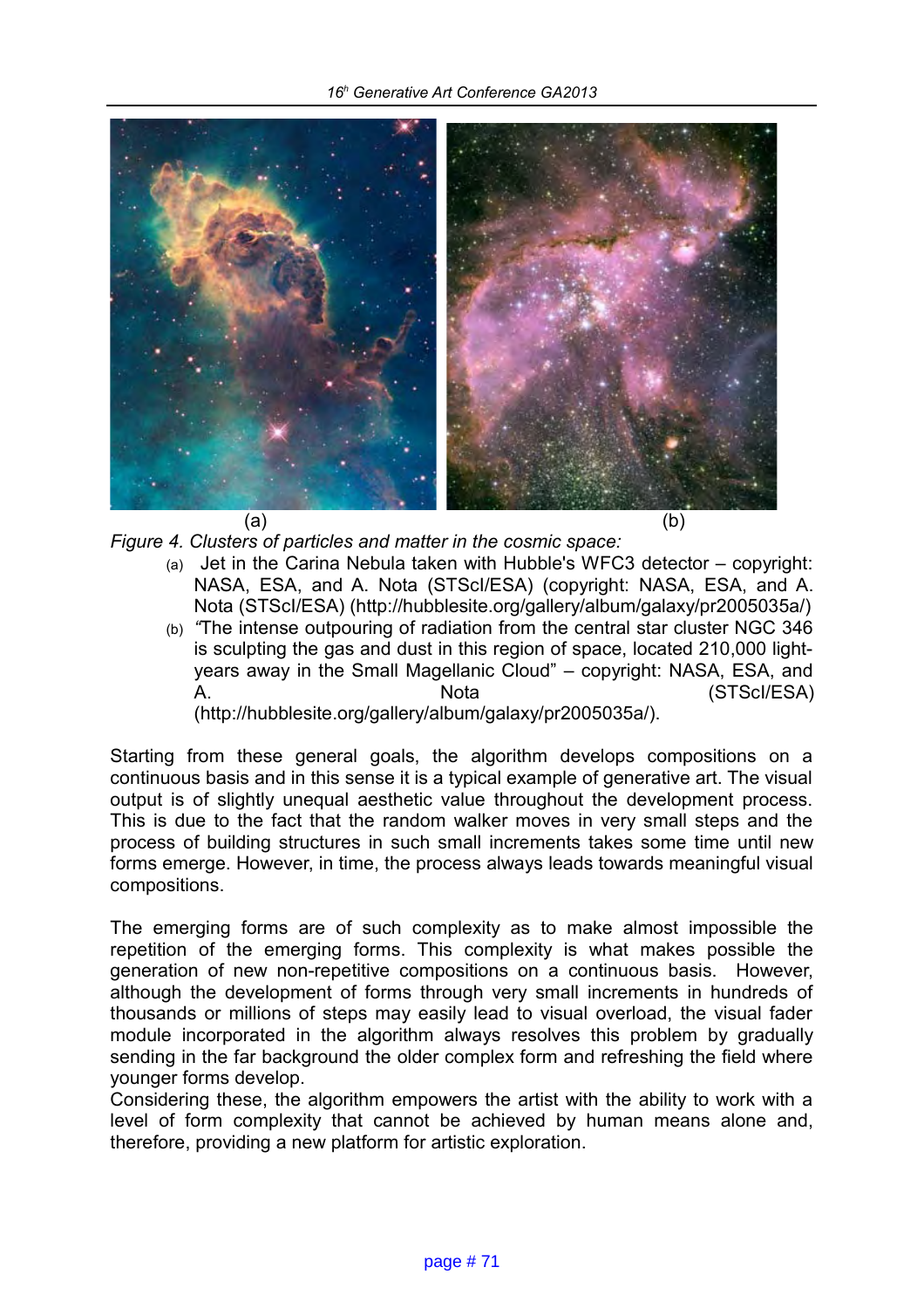Some variations of the algorithm allow human aided development of the visual structures. The artist can introduce colour accents and can reposition the random walker. This allows the artist to intervene interactively and direct the process of structure formation in a drawing process based on the moving agent. Although this form of kinetic drawing is an important aspect of the algorithm, the present paper mostly focuses on the autonomous random walker as a generator of visual designs.

# **2.2. The Basic Algorithm**

As mentioned in the introductory section, the visual constructor is an adaptation of the classical random walker algorithm with changes meant to produce meaningful visual output in the random walker's space, which, in our case, is the picture plane. The proposed system builds visual structures from traces left by a geometrical random walker. The algorithm is based on a classical discrete random walk in two dimensions [8, 1-4], [13, 39-58] and it is implemented with the Processing programming language [7], [8].

At each discrete moment in time, the agent may choose with equal probability to move in the positive or negative direction along the x or y axis. There is an equal probability distribution of chances to take a step in any one of the four directions. Because of the small step size and the even probability distribution, the agent moves at least for some time in a limited area and the traces of its random walk always cluster to some degree in that area creating the appearance of a larger complex form.

Starting from these basic elements of the algorithm, controlling the emerging designs requires the analysis of the correlations between the following aspects: (a) the geometric shape of the random walker; (b) the size and the proportional relationships between the geometric shape of the agent and the frame of reference; (c) the structure of the more complex forms resulting from the basic shape of the walker; (d) the distribution of forms within the pictorial field; (e) the texture, concentration, and contrast within the emerging forms and within the frame; (f) the illusion of depth. By controlling these aspects we aim to embed into the algorithm a generative system of visual organization for the emerging abstract designs. We discuss below how these aspects are handled in the visual constructor algorithm.

# **2.3. Building Form and Structure**

The random walker algorithm continuously moves around the geometrical shape of the agent. We consider the basic shape of the agent to be the unit form from which the design is composed through various operations. Due to the intrinsic nature of the random walker algorithm, the most extensively applied operations to the unit form are translation in very small increments, repetition, overlapping and occlusion. All aspects of the emerging designs are depending on the results of these operations.

A number of geometric shapes were tested for the random walker, but the best visual results have been obtained with the simplest forms like ellipses, circles, squares or rectangles. This is because the shape of the random walker provides the basic unit from which larger forms are built through overlapping, repetition, irregular radiation, and gradation as the random walker moves around in small incremental steps.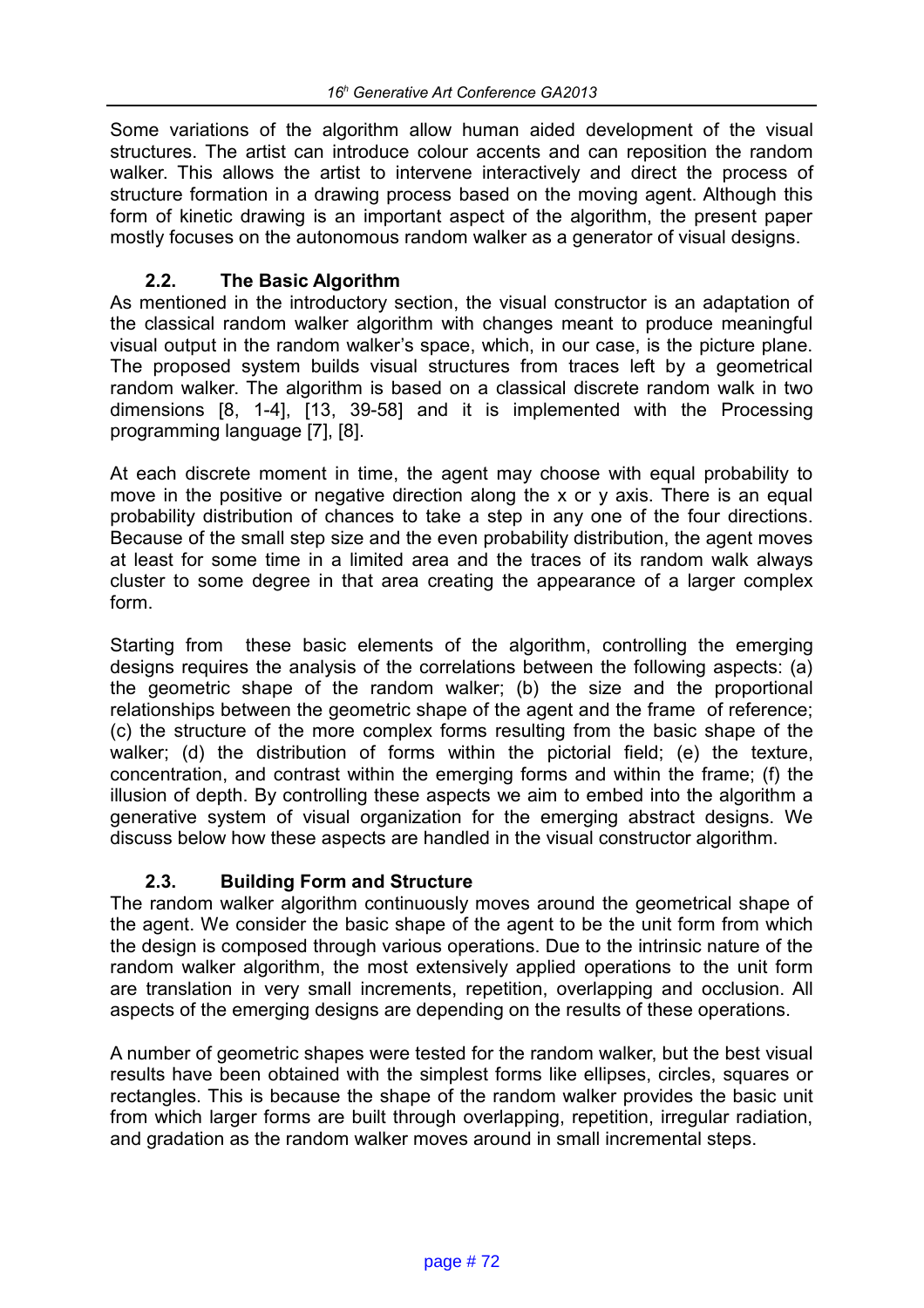The proportional relationship between the size of the frame of reference and the size of visual walker is important for the visual output. A number of tests showed that very small unit forms produce better visual results.

## **2.4. Creating Texture**

The repetitions generate larger forms bearing a texturized appearance due to embedded repetitive traces of the geometric unit form. Several types of repetition occur as the walker moves around: repetition of size, repetition of colour and repetition of texture.

Considering that the unit form is small in size in the basic algorithm, we might expect that the multiple repetitions enumerated above would produce a rather uniform texture in the picture plane. However, depending on the extent to which the agent keeps moving in a given area, the resulting texture can be more or less spread out and more or less dense producing a certain degree of texture modulation that might bring interest in the composition.

# **2.5. Creating the Appearance Volume and Space**

Although modulated texture alone may provide the basis for the emerging designs, the purpose of the algorithm is to base the design in forms with volumetric character and the entire composition to provide an overall feeling of depth. The spatial illusion is achieved by implementing a fading module working at local and global levels to create geometric and aerial perspective.

At local level, we can distance forms in depth by accompanying the repetition of the unit form with overlapping and occlusion at each step taken by the random walker. This creates the illusion that there is spatial distance between the repetitive unit forms and that the form that overlaps another comes closer to the viewer's eyes than the form that is partially covered. This system works if adequate correlation is ensured between the size of the unit form and the size of the random walker's step.

If the size of the random walker is larger than half of any of the height or width of the unit form, than overlapping cannot be achieved, in particular in the first phases of the random walker algorithm. In this situation, when the agent moves one step, this translates the form far enough from the previous position so that the form at the new location doesn't overlap with its previous trace. The two forms seem to be on the same flat surface of the picture plane and no illusion of distance in perspective is created.

Therefore, in order to create the illusion of depth, a condition is to keep the step size to a maximum value that is smaller than the minimum between the half of the width and the half of the height of the random walker. Satisfying this condition will ensure producing the feeling of depth through overlapping and occlusion of the unit form. Aerial perspective al local level is obtained based on a certain degree of transparency of the unit forms. Overlaps with previous traces of the random walker often fade the traces left behind and make the more recent traces seem closer to the viewer.

At global level, the fading function is set into action by various interactions of the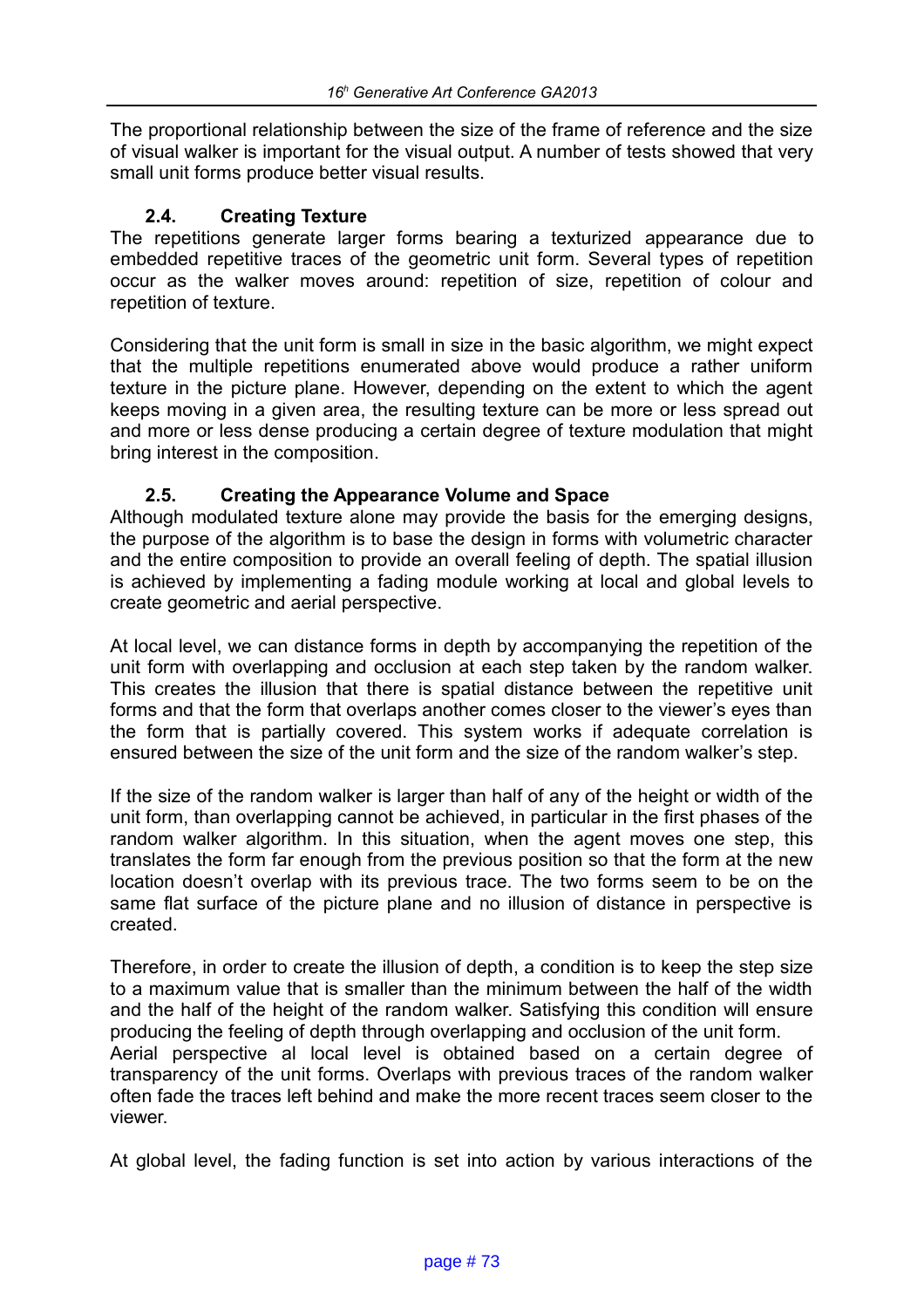random walker with the frame of reference. When such events occur, the fader will diminish contrast for all form generated up to the occurrence of the current event. New forms are drawn with much more contrast on top of the previous one creating the feeling of aerial perspective.

Apart from the role in creating aerial perspective, the fading modules has a role in diminishing the visual overload that unavoidably occurs through the development process.

# **2.6. Floating Structures**

The compositions generated by the visual constructors have a general appearance of aquatic or fluid spaces populated by floating structures (see Figures 1-3, and 5). As mentioned in paragraph 2.1, this an expected result considering that the random walker algorithms are originated in studies of Brownian movement of particles in fluids.





*Figure 5. Compositions sampled from the Visual Random Walker, version 8-3b*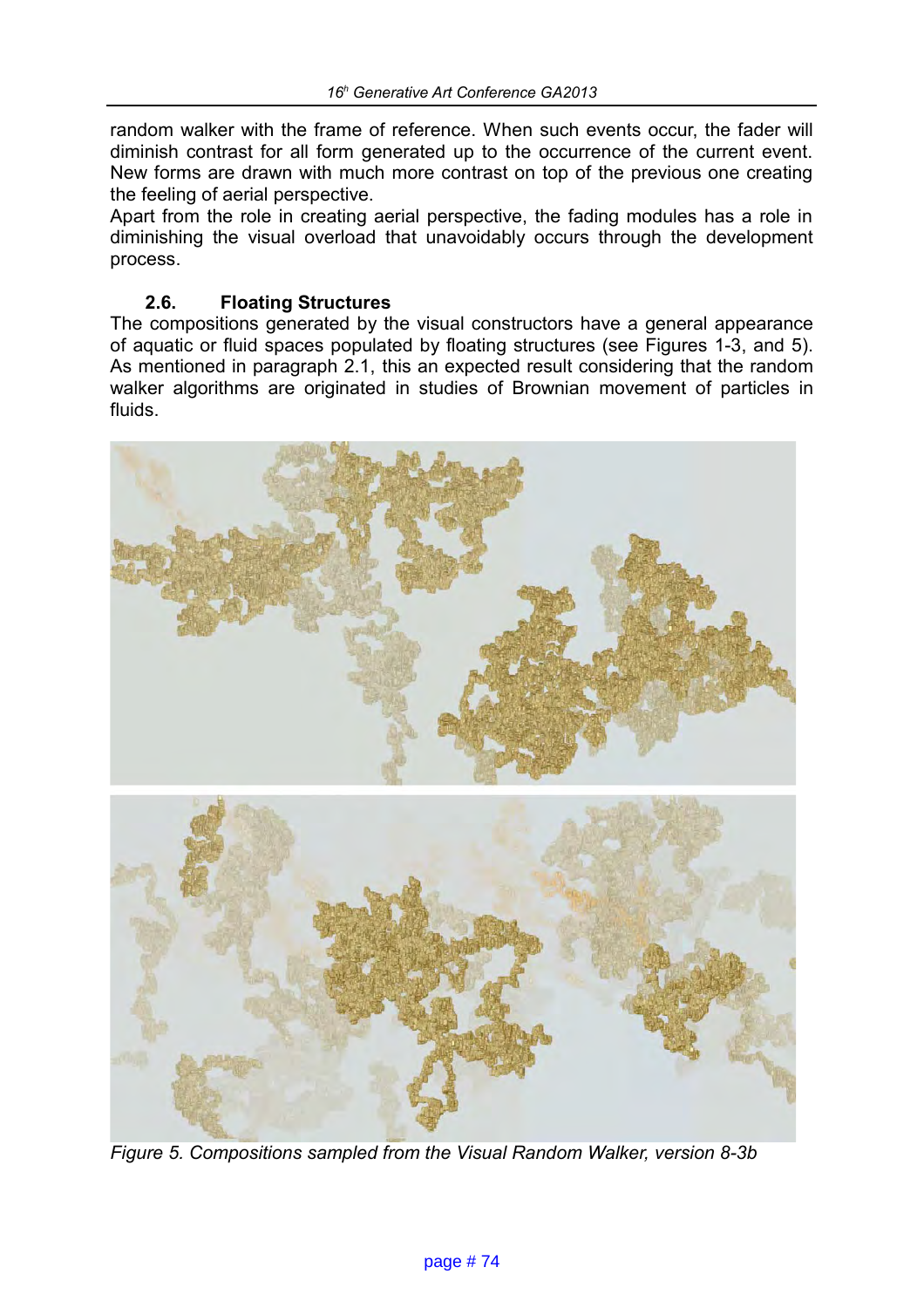This opens the possibility of further developments based on the implementation of agent interactions with various fields of visual tension in the picture plane [1] or by associating a physics engine to the algorithm so that the movement of the random walker is affected by such factors as gravitation, friction, and other simulations of natural forces.

## 3. **The Artist and the Autonomous Visual Constructor**

When discussing the autonomy of the Visual Constructor in the development process, the question of what is the role of the artist as a creator is naturally raised. Although this may provide the grounds for extensive analysis, we point out only several aspects that may clarify the problem in the case of the visual constructor algorithm presented in the current paper.

First, the visual constructor is created by the artist in a manner that allows comparison with the traditional artist using a medium to unexpected results. In the case of the visual constructor, the medium is the software and a classical algorithms that simulates some aspect of the real world: the Brownian movement of particles in fluids. The artist's adaptation of the algorithm is what makes the random walker a developer of visual designs.

The most significant aspect is that the artist is distanced from the creative process during the actual generation of the compositions. The system, once designed and tested, can autonomously produce a very large number of visual compositions which cannot be fully predicted and which are of extensive variety. The artist has an active role developing the concept of the artificial system and building the system in software. Once the system is launched, it works on its own.

Considering these, we conclude that we assist to a new emerging role of the artist in the creation process. The hand-eye coordination in the production of the work of art is removed. Instead, the actual production of the work is the result of an artificial system designed by artist. The artist becomes a system designer and the output, even in its unpredictable results, is the result of this design.

The proposed system also allows bringing back the role of hand-eye coordination and direct participation in the entire production of the artwork through the interactive version of the system.

The proposed system allows the co-existence of both models of the artist as system designer and the artist engaged in the entire production through kinetic drawing.

#### 4. **Conclusion**

It is interesting to point out the emerging new forms of art production shifting the artist from the studio based environment into a software development process. The paper presents such a system providing a medium for the production of art where the creative process is fully preceding the effective development of the visual